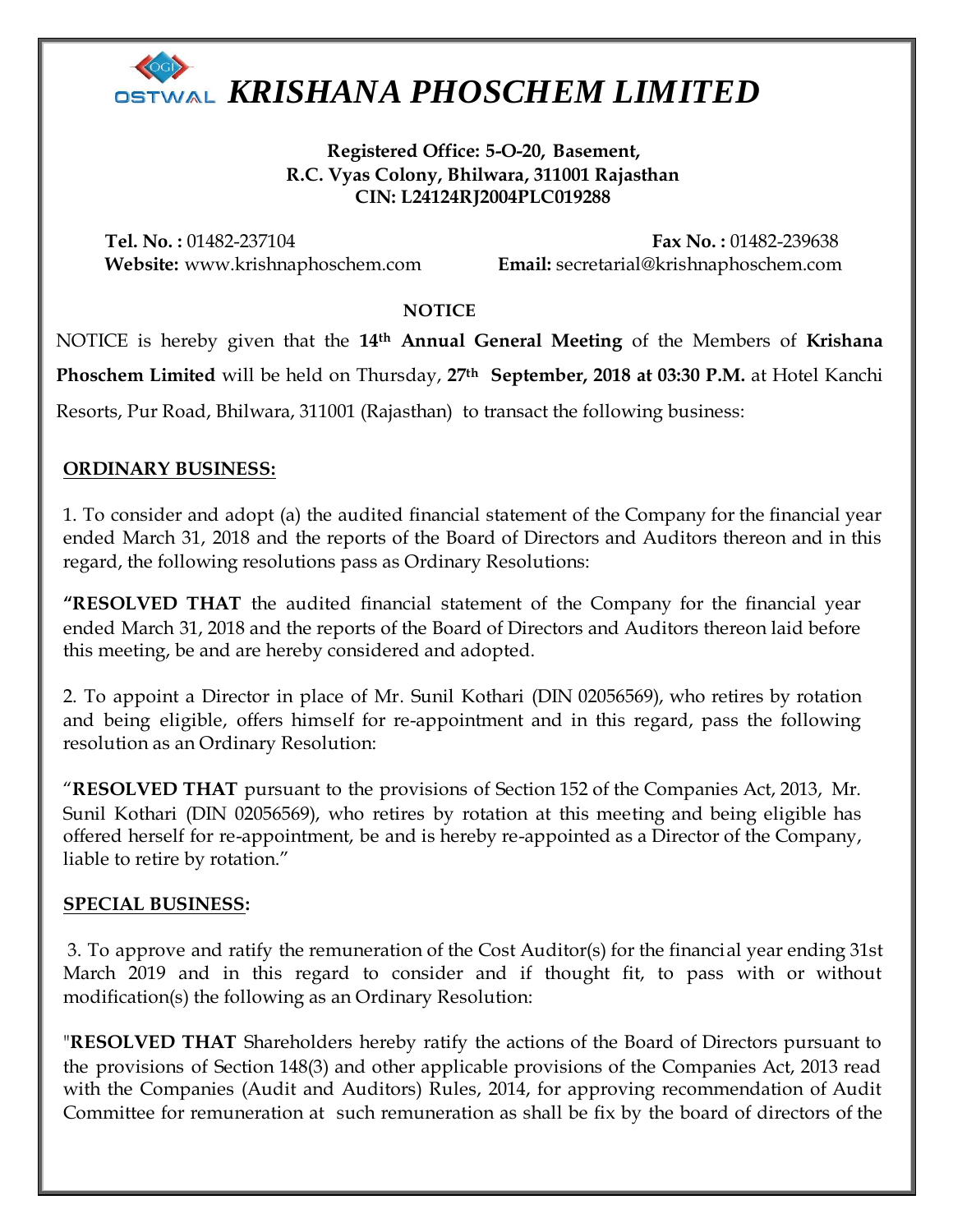company to M/s K.C. Moondra & Associates, Cost Auditor(s) to conduct the cost audit of the Company for the financial year ending 31st March 2019.

**4.** To Approval of related party transactions with Related Parties and in this regard, to consider and if thought fit, to pass with or without modification(s) the following as an Ordinary Resolution:

**"RESOLVED THAT** pursuant to provisions of Section 188 and applicable provisions, if any, of the Companies Act, 2013 read with the Rules made thereunder (including any statutory modification(s) or re-enactments thereof for the time being in force) Related Party Transaction Policy of the Company and other statutory provisions, rules, regulations etc. as may be applicable, and subject to such approvals, consents, sanctions and permissions as may be necessary, consent of the members of the company be accorded to the Board of Directors of the company to enter into contracts and/or agreements with related parties as defined under the Act with respect to Sale, purchase or supply of goods or materials, leasing of property of any kind, availing or rendering of any services, appointment of agent for purchase or sale of goods, materials, services or property or appointment of such related party to any office or place of profit in the company, or its subsidiary or associate company or any other transactions of whatever nature with related parties in any financial year up to the maximum 150 Crore (Rupees One Hundred Fifty Crore Only) per annum as provided in the table in forming part of the Explanatory statement."

**"RESOLVED FURTHER THAT** the Board of Directors be and is hereby authorized to do all acts and take all such steps as may be necessary, proper or expedient to give effect to this resolution."

**5.** To Approval of Loans to Directors/Interested Parties and in this regard, to consider and if thought fit, to pass with or without modification(s) the following as an Special Resolution:

**"RESOLVED THAT** pursuant to Sections 185 and other applicable provisions of if any, of the Companies Act, 2013 ("the Act"), and Rules made there under as may be amended, from time to time, the company hereby accord the consent of the members of the company to advance any loan including any loan represented by a book debt, or give any guarantee or provide any security in connection with any loan taken by any person in whom any of the director of the company is interested for an aggregate amount not exceeding Rs. 100.00 Crore (Rupees One Hundred Crore Only), at any time together with the existing loan, guarantee and security subject to such conditions as may be prescribed.

**"RESOLVED FURTHER THAT** the board shall ensure that such transactions are in the ordinary course of business and not prejudicial to any of the parties as well as fair and reasonable to the business needs of the company.

**"RESOLVED FURTHER THAT** the Board of Directors of the Company be and is hereby authorized to do all such acts, deeds, matters, and things as, in its absolute discretion, may be considered necessary, expedient or desirable and to settle any question or doubt that may arise in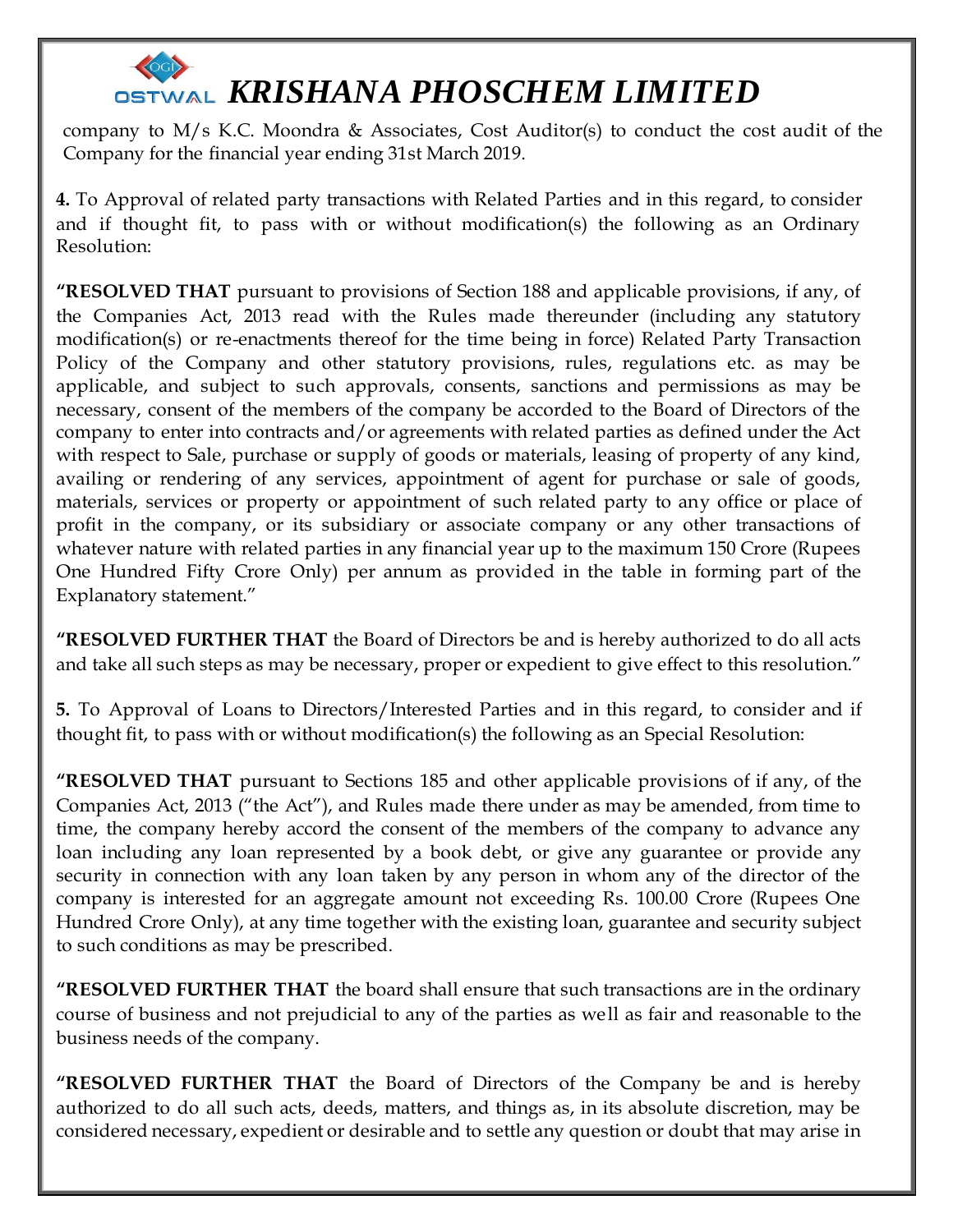relation thereto in order to give effect to the foregoing resolution or otherwise considered by the Board of Directors to be in the interest of the Company.

**Item No. 6:** To Re-Appointment of Mr. Praveen Ostwal as Managing Director of the Company and in this regard to consider and if thought fit, to pass, with or without modification, the following resolution as an Ordinary Resolution:

**"RESOLVED THAT** pursuant to the provisions of Sections 196, 197, 203 and other applicable provisions, if any, of the Companies Act, 2013 and all other applicable provisions of Companies Act, 2013 and read with Schedule V of the Companies Act, 2013 (including any statutory modification(s) or reenactment thereof, for the time being in force) and as approved by Board of Directors, approval of Members of the Company be and is hereby accorded to the reappointment of Sh. Praveen Ostwal as Managing Director of the Company for a period of 5 (Five) years commencing from 1st April 2018 and on the terms and conditions as set out in the Agreement to be entered into between the Company and Sh. Praveen Ostwal, Managing Director, the draft whereof is placed before this meeting and for the purpose of identification, initialed by the Chairman hereof, which agreement is hereby specifically sanctioned with liberty to the Board of Directors to alter and vary the terms and conditions of the said agreement as may be agreed to between the Board and the Managing Director.

**"RESOLVED FURTHER THAT** pursuant to the provisions of section 196, 197, 203 and other applicable provisions, if any, of the Companies Act, 2013, read with the Schedule V of the said Act, approval be and is hereby granted the remuneration of Shri Praveen Ostwal, Managing Director of the Company, with effect from 1st April 2018, such remuneration comprising of salary by way of, basic salary dearness allowances, other allowances, perquisites, and commission as may be determined by the Board from time to time within the maximum limit specified below:

1. Salary up to Rs. 60, 00,000 lakhs per annum.

2. Commission up to 2% of total sales of the company (annual basis).

3. At the discretion of the Board, the payment may be made on a pro-rata basis every Month or on an annual basis.

"**RESOLVED FURTHER THAT** total remuneration contemplated as above payable to Managing Director of the Company shall not exceed 5% of the profits of the Company, calculated in accordance with Section 197 of the Companies Act 2013 and all other applicable provisions of Companies Act, 2013."

"**RESOLVED FURTHER THAT** notwithstanding anything contained herein above, where, during the term of employment of the Managing Director, if in any financial year, the Company has no profits or its profits are inadequate, unless otherwise approved by any Statutory Authority, as may be required, the remuneration payable to the Managing Director including Salary, perquisites and any other allowances shall be governed and be subject to the conditions and ceiling provided under the provisions of Section II of Part II of Schedule V to the Companies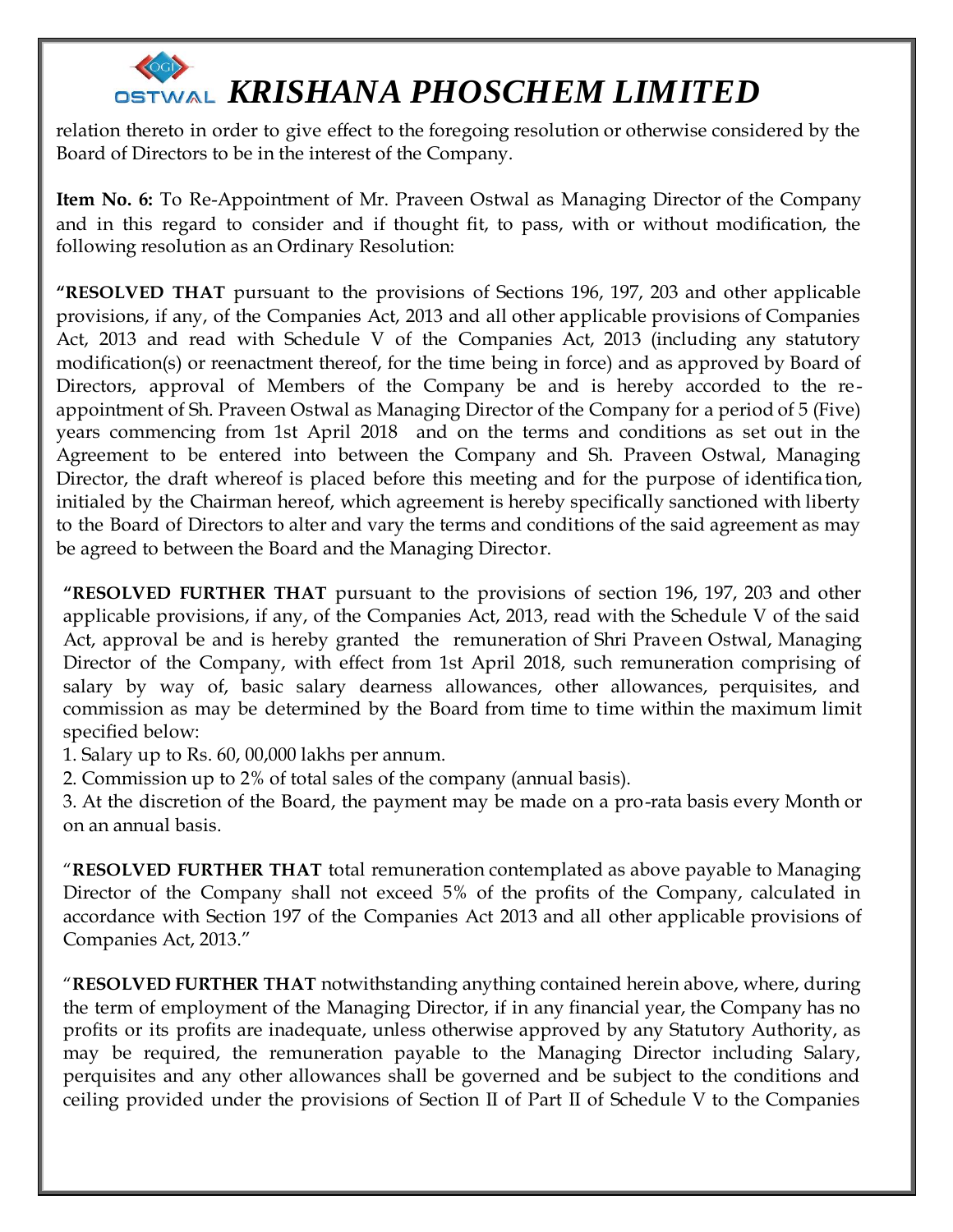Act, 2013 and all other applicable provisions of Companies Act, 2013 or such other limits as may be prescribed by the Government from time to time as minimum remuneration.

**"RESOLVED FURTHER THAT** limits stipulated in this Resolution are the maximum limits and the Board may in its absolute discretion to pay a lower remuneration and revise the same from time to time within the maximum limits stipulated by the Resolution."

**"RESOLVED FURTHER THAT** the Board of Directors of the Company be and is hereby authorized to do all such acts, deeds and things as may be required to give effect to the aforesaid resolutions."

The resolution was put to vote and on show of hands the same were declared as passed unanimously by the members.

 By Order of the Board of Directors Dated: 24/08/2018 For Krishana Phoschem Limited

Place: Bhilwara

 Sd/- (Priyanka Bansal) Company Secretary & Compliance Officer

### **NOTES:**

1. The explanatory Statement pursuant to Section 102 of the Companies Act, 2013 in respect of the Business under Item No. 3, 4, 5, and 6 of the accompanying notice is annexed hereto.

2. In respect of Resolution at item no. 2 and 6 a statement giving additional information on Directors seeking appointment/re-appointment is annexed herewith as required under SEBI (Listing Obligations & Disclosure Requirements) Regulations, 2015 (SEBI Regulations).

3. A member entitled to attend and vote is entitled to appoint a proxy to attend and vote instead of himself and proxy need not be a member of the company. The proxies to be effective should be deposited at the Registered Office of the Company not later than 48 hours before the commencement of the meeting.

As per Section 105 of the Companies Act, 2013 and Rule 19, Sub-Rule (2) of the Companies (Management and Administration) Rules, 2014, a person can act as proxy on behalf of members not exceeding fifty (50) and holding in the aggregate not more than 10% of the total share capital of the Company carrying voting rights.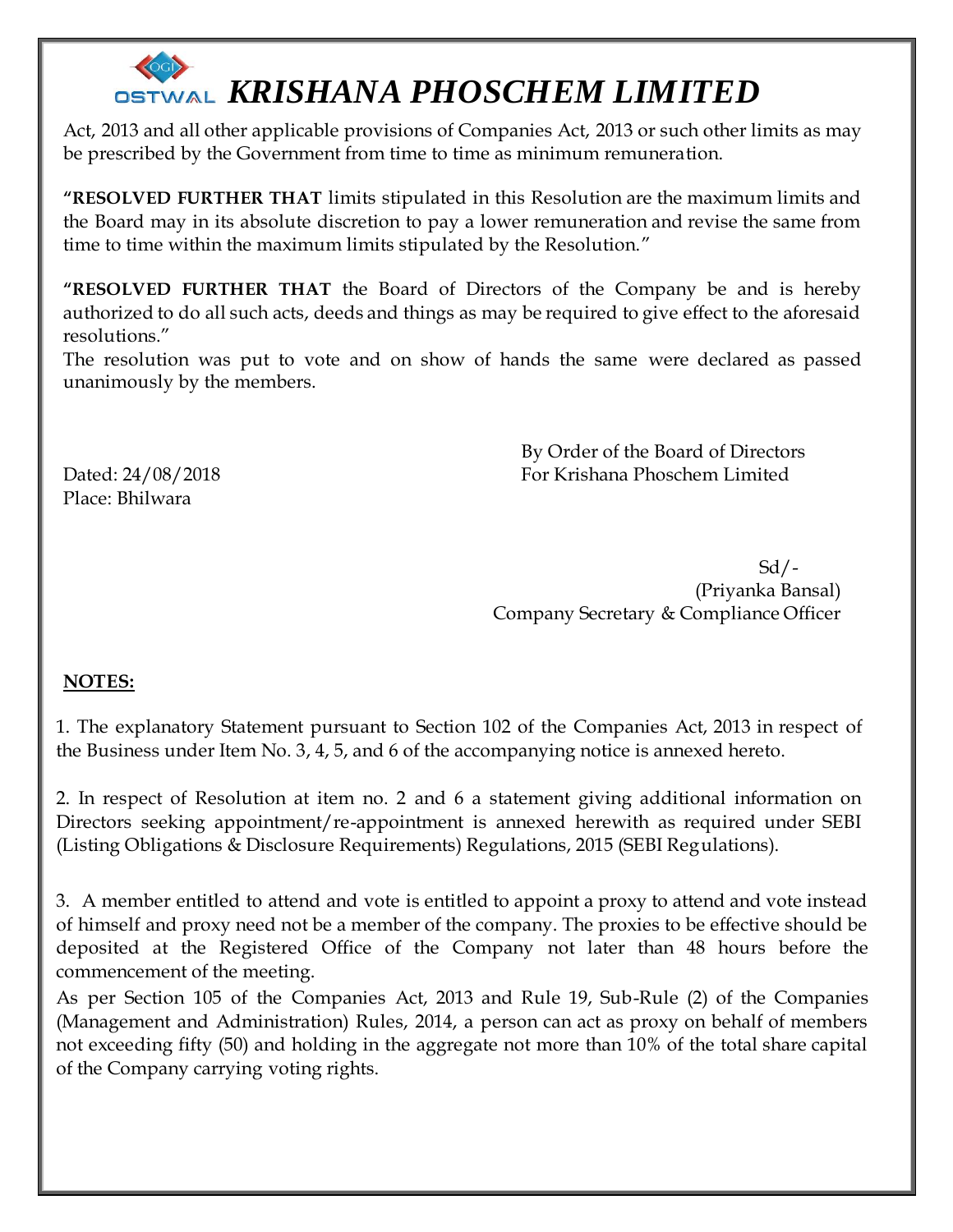Provided that a member holding more than ten percent, of the total share capital of the company carrying voting rights may appoint a single person as proxy and such person shall not act as proxy for any other person or shareholder.

4**.** Members seeking any information or clarification are requested to send in written queries to the Company in advance, before the date of the meeting by mail at **[secretarial@krishnaphoschem.com](mailto:secretarial@krishnaphoschem.com)** or by post.

5. Members/Proxies and authorized representative are requested to bring their copy of Annual Report, the Attendance Slip sent herewith, duly filled in, for attending the meeting.

6. Corporate members intending to send their authorized representative to attend the meeting are requested to send to the company a certified copy of the board resolution authorizing their representative to attend and vote on their behalf.

7. In case of joint holders attending the meeting, only such joint holder who is higher in the order of name will be entitled to vote.

8. Relevant documents referred to in the notice and explanatory statement are open for inspection at the registered office of the company on all working days up to the date of the meeting.

9. The Register of Members and the Share Transfer Books of the Company will remain closed from September 22, 2018 to September 27, 2018 (both days inclusive). The Notice is being sent to all the Members, whose names appear in the Register of Members/List of Beneficial Owners, received from National Securities Depository Limited (NSDL)/Central Depository Services (India) Limited (CDSL) as on Friday, 17 th August 2018.

10. The Ministry of Corporate Affairs (vide circular nos. 17/2011 and 18/2011 dated April 21 and April 29, 2011 respectively), has undertaken a 'Green Initiative in Corporate Governance' and allowed companies to share documents with its shareholders through an electronic mode. Members are requested to support this green initiative by registering / updating their e -mail addresses, in respect of shares held in dematerialized form with their respective Depository Participants and in respect of shares held in physical form with Link Intime India Private Limited.

11. Members holding shares in dematerialized form are requested to intimate all changes pertaining to their bank details such as bank account number, name of the bank and branch details, MICR code and IFSC code, mandates, nominations, power of attorney, change of address, change of name, e-mail address, contact numbers, etc., to their depository participant (DP). Changes intimated to the DP will then be automatically reflected in the Company's records which will help the Company and the Company's Registrars and Transfer Agents, Link Intime India Private Limited to provide efficient and better services. Members holding shares in physical form are requested to intimate such changes to Link Intime India Private Limited.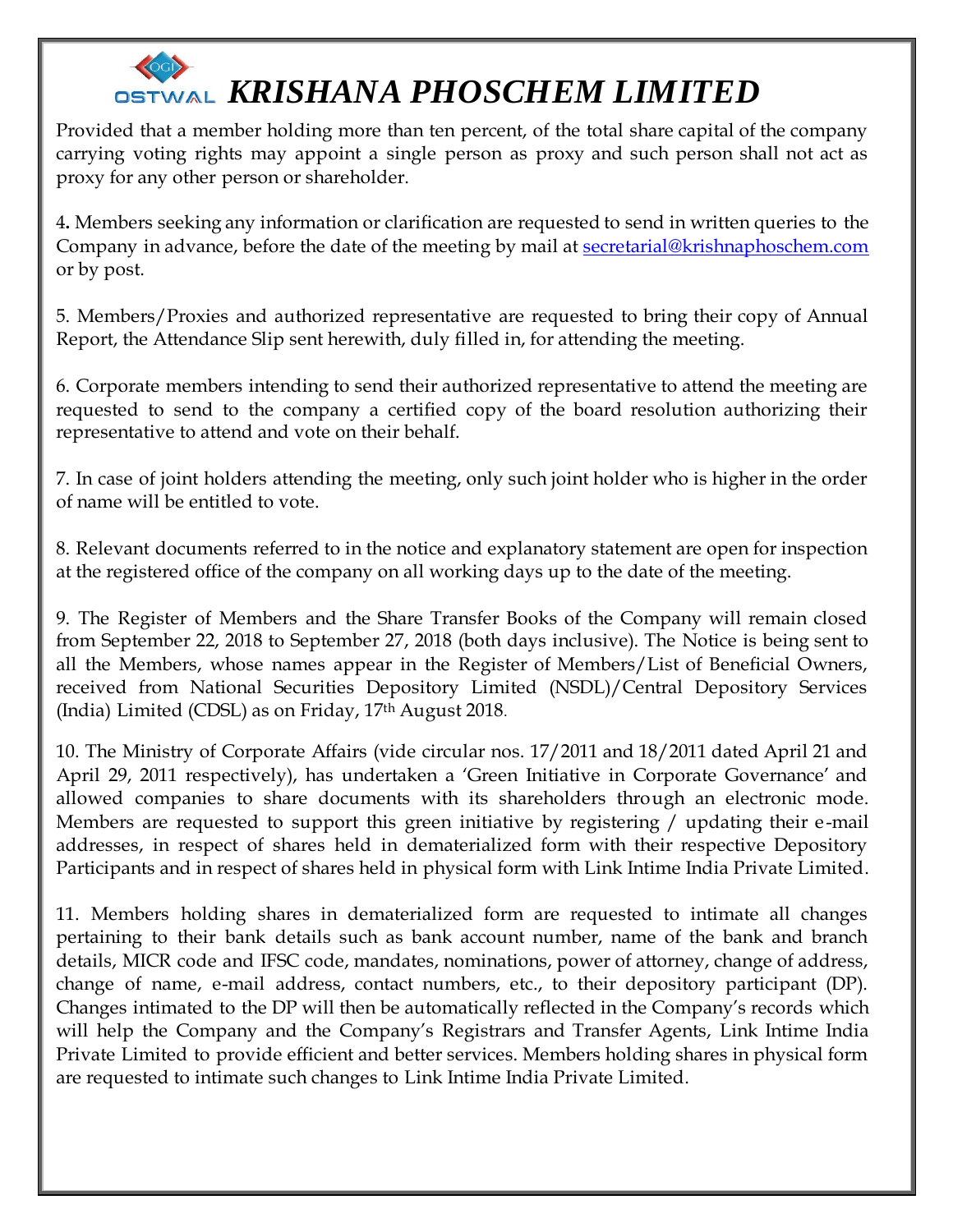

12. Electronic copy of the Annual Report for the FY 2017-18, Notice of the Annual General Meeting of the Company with Attendance Slip and Proxy Form is being sent to all the members whose email ID's are registered with the Company/Depository Participants(s) for communication purposes unless any member has requested for a hard copy of the same. Members may note that this Notice and the Annual Report 2017-18 will also be available on the Company's website viz. www.krishnaphoschem.com.

13. As per Notification issued by Ministry of corporate Affairs dated March 19, 2015 with reference to the Companies (Management and Administration) Rules, 2014, Companies covered under Chapter XB and XC as per SEBI (ICDR) Regulations, 2009 will be exempted from E-voting provisions. Company is covered under Chapter XB and is listed on SME platform of NSE EMERGE. Hence, company is not required to provide E-voting facility.

14. The route map showing directions to reach the venue of the Annual General Meeting is annexed.

Place: Bhilwara

 By Order of the Board of Directors Dated: 24/08/2018 For Krishana Phoschem Limited

 Sd/- (Priyanka Bansal) Company Secretary & Compliance Officer

**Explanatory Statement Pursuant To Section 102 of the Companies Act, 2013**

**Item No. 3**

The Board of Directors of the Company, on the recommendation of the Audit Committee, approved the appointment and remuneration of M/s K.C. Moondra & Associates, Cost Accountant, to conduct the cost audit of the Company for the financial year ending 31st March, 2019. In terms of the provisions of Section 148(3) of the Companies Act, 2013 read with Rule 14(a) (ii) of the Companies (Audit and Auditors) Rules, 2014, the remuneration payable to the Cost Auditor is required to be ratified by the Members of the Company. Accordingly, consent of the Members is sought to ratify the remuneration payable to the Cost Auditors.

None of the Directors or Key Managerial Personnel and their relatives, are concerned or interested (financially or otherwise) in this Resolution.

The Board commends the Ordinary Resolution set out at Item no. 3 for the approval of Members.'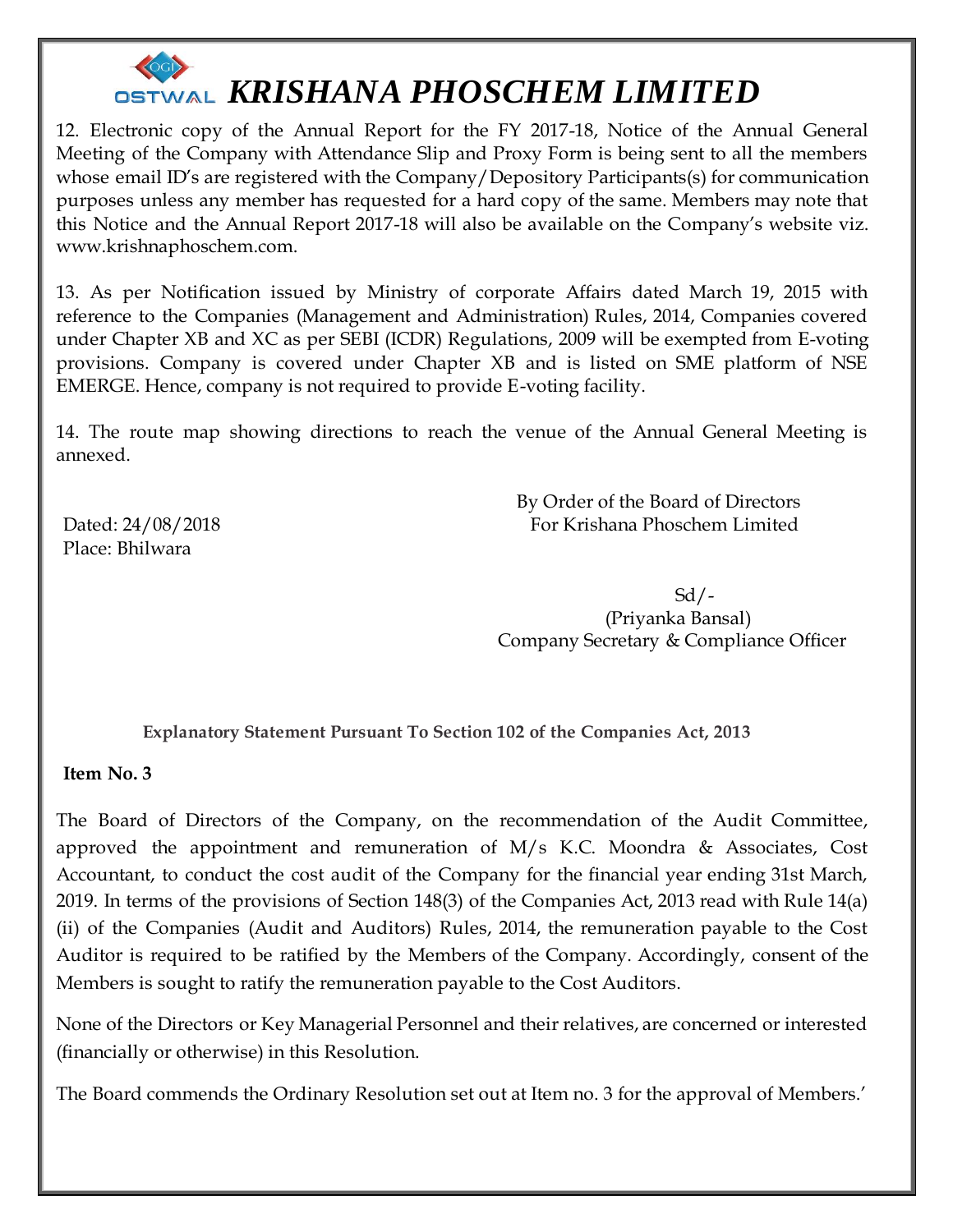

### **Item No. 4**

The Provision of Section 188(1) of the Companies Act, 2013 that govern Related Party Transactions require a company to obtain prior approval of the Board of Directors and where the value of transactions entered or to be entered into exceeds the threshold limits as mentioned in the said section, prior approval of Shareholders by way of Ordinary Resolution is required.

All disclosures prescribed to be given under the provisions of the Companies Act, 2013 and the Companies (Meetings of Board and its Powers) Rules, 2014 are provided in the table appended below for the perusal of the members.

| Name of the                                       | <b>Nature of</b>       | Nature of the                                                                                                                                                                                                                                                 | <b>Expected</b>              | Director or                            |
|---------------------------------------------------|------------------------|---------------------------------------------------------------------------------------------------------------------------------------------------------------------------------------------------------------------------------------------------------------|------------------------------|----------------------------------------|
| <b>Related Party</b>                              | relationship           | transaction                                                                                                                                                                                                                                                   | Value of the<br>transactions | <b>KMP</b> who is<br>interested        |
|                                                   |                        |                                                                                                                                                                                                                                                               | per annum                    |                                        |
| Ostwal<br>Phoschem<br>(India) Limited             | Holding<br>Company     | Sale, purchase, supply of goods<br>availing/<br>rendering<br>and<br>of<br>otherwise<br>services,<br>selling<br><b>or</b><br>disposing of, or buying, property<br>of any kind, Directly or through<br>Appointment of Agent, Leasing of<br>Property of any kind | 30 Crore                     | Pankaj<br>Ostwal,<br>Praveen<br>Ostwal |
| Krishana<br>Phoschem<br>Limited                   | Interested<br>Director | Sale, purchase, supply of goods<br>availing/<br>rendering<br>and<br>of<br>otherwise<br>selling<br>services,<br><b>or</b><br>disposing of, or buying, property<br>of any kind, Directly or through<br>Appointment of Agent, Leasing of<br>Property of any kind | 30 Crore                     | Pankaj<br>Ostwal,<br>Praveen<br>Ostwal |
| Seasons Agro<br>Chem India<br>Private Limited     | Interested<br>Director | Sale, purchase, supply of goods<br>availing/<br>rendering<br>and<br>of<br>selling<br>otherwise<br>services,<br>or<br>disposing of, or buying, property<br>of any kind, Directly or through<br>Appointment of Agent, Leasing of<br>Property of any kind        | 15 Crore                     | Pankaj<br>Ostwal,<br>Praveen<br>Ostwal |
| Nirmala Real<br>Infrastructure<br>Private Limited | Interested<br>Director | Sale, purchase, supply of goods<br>rendering<br>and<br>availing/<br><sub>of</sub><br>selling or otherwise<br>services,<br>disposing of, or buying, property<br>of any kind, Directly or through<br>Appointment of Agent, Leasing of<br>Property of any kind   | 5 Crore                      | Pankaj<br>Ostwal,<br>Praveen<br>Ostwal |
| <b>RV</b> Spinners<br>Private Limited             | Interested<br>Director | Sale, purchase, supply of goods<br>availing/<br>and<br>rendering<br>of<br>selling or<br>otherwise<br>services,<br>disposing of, or buying, property                                                                                                           | 1 Crore                      | Pankaj<br>Ostwal,<br>Praveen<br>Ostwal |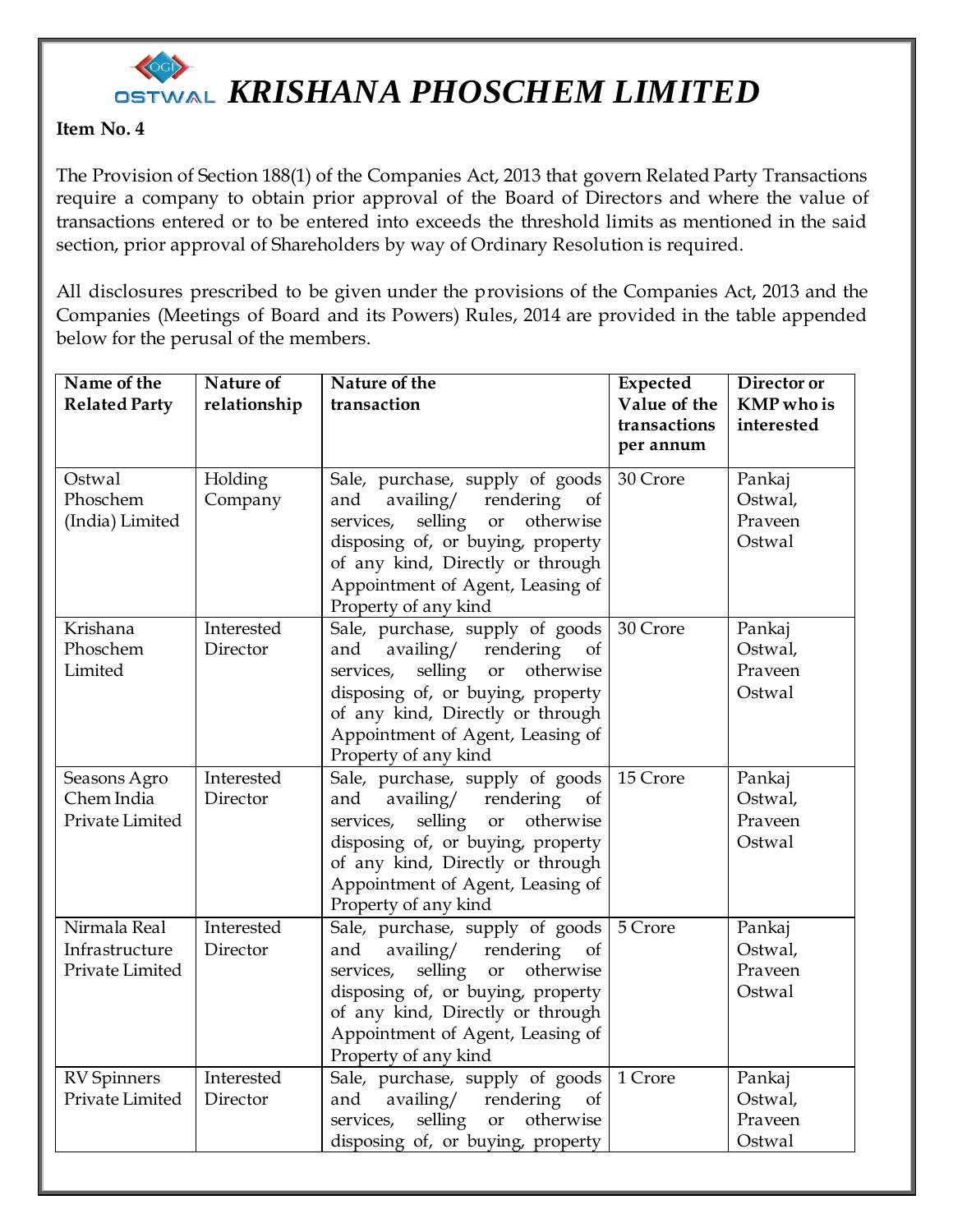

### **OSTWAL KRISHANA PHOSCHEM LIMITED**

| Kanchi Resort<br>Private Limited | Interested<br>Director | of any kind, Directly or through<br>Appointment of Agent, Leasing of<br>Property of any kind<br>Sale, purchase, supply of goods<br>availing/<br>rendering<br>and<br>of<br>services,<br>selling<br>otherwise<br><b>or</b><br>disposing of, or buying, property<br>of any kind, Directly or through<br>Appointment of Agent, Leasing of<br>Property of any kind | 10 Crore | Pankaj<br>Ostwal,<br>Prayeen<br>Ostwal |
|----------------------------------|------------------------|---------------------------------------------------------------------------------------------------------------------------------------------------------------------------------------------------------------------------------------------------------------------------------------------------------------------------------------------------------------|----------|----------------------------------------|
| Pankaj Ostwal                    | Interested<br>Director | Selling or otherwise disposing of,<br>or buying, property of any kind,<br>Directly or through Appointment<br>of Agent, Leasing of Property of<br>any kind                                                                                                                                                                                                     | 5 Crore  |                                        |
| Praveen Ostwal                   | Interested<br>Director | Selling or otherwise disposing of,<br>or buying, property of any kind,<br>Directly or through Appointment<br>of Agent, Leasing of Property of<br>any kind                                                                                                                                                                                                     | 5 Crore  |                                        |
| Mahendra<br>Kumar Ostwal         | Relative               | Selling or otherwise disposing of,<br>or buying, property of any kind,<br>Directly or through Appointment<br>of Agent, Leasing of Property of<br>any kind                                                                                                                                                                                                     | 5 Crore  | $\overline{\phantom{a}}$               |
| Ekta Jain                        | Relative               | Selling or otherwise disposing of,<br>or buying, property of any kind,<br>Directly or through Appointment<br>of Agent, Leasing of Property of<br>any kind                                                                                                                                                                                                     | 5 Crore  |                                        |
| Nitu Jain                        | Relative               | Selling or otherwise disposing of,<br>or buying, property of any kind,<br>Directly or through Appointment<br>of Agent, Leasing of Property of<br>any kind                                                                                                                                                                                                     | 5 Crore  | $\overline{\phantom{a}}$               |

Members are hereby informed that pursuant to second proviso of section 188(1) of the Companies Act, 2013, no member of the company shall vote on such ordinary resolution to approve any contract or arrangement, if such member is a related party.

Except Pankaj Ostwal, and Praveen Ostwal, none of the Directors, Key Managerial Persons of the Company and their relatives is/are concerned or interested in the resolution.

The Board Recommends the ordinary Resolution set out at Item no. 4 for the approval of Members.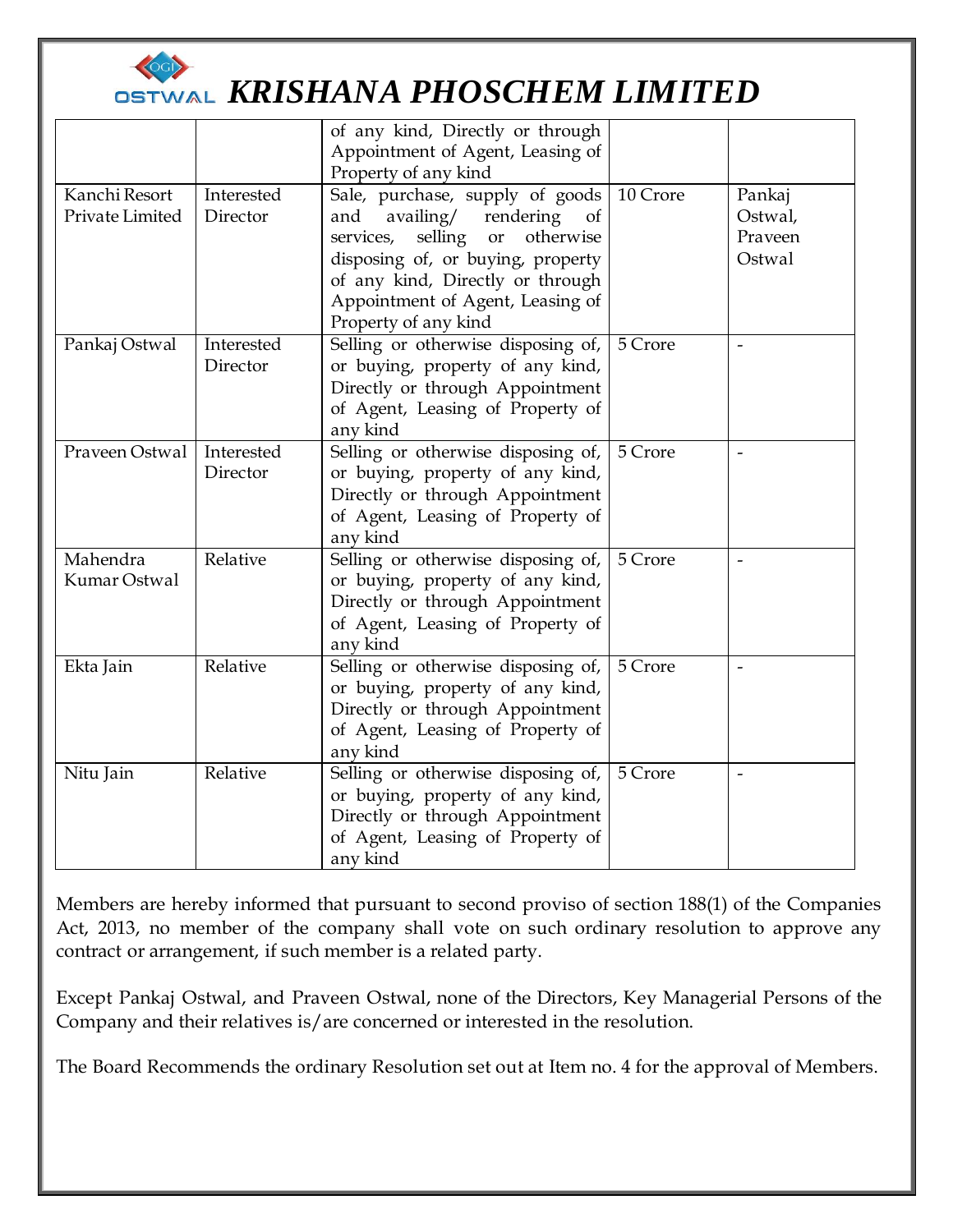

#### **Item No. 5**

In order to conduct business and align with various legislations, policies, guidelines laid down by various statutory authorities the company in the ordinary course of business is required to advance any loan including any loan represented by a book debt, or give any guarantee or provide any security in connection with any loan taken by its directors, relatives, associates and any person in whom any of the director of the company is interested directly or indirectly as per section 185 of Companies Act, 2013 for an aggregate amount not exceeding Rs. 100.00 Crore (Rupees One Hundred Crore Only), at any time together with the existing loan, guarantee and security which requires approval of members by a Special Resolution.

In the light of provisions of the Companies Act, 2013, the Board of Directors of your Company has approved the proposed loans, guarantee or security are utilized by the borrowing company for its principal business activities.

All the Directors are concerned or interested in the aforesaid resolution.

The Board recommends the Ordinary Resolution set out at Item no. 5 for the approval of Members.

#### **Item No. 6**

Subject to necessary approval by the Members in the General Meeting, the Board of Directors of the Company in its Meeting held on 18th April 2018, re-appointed Sh. Praveen Ostwal as Managing Director of the Company for a further period of five years with effect from 01st April 2018 to 31st March 2023.

Mr. Praveen Ostwal aged 38 years, presently Director of Company. Sh. Praveen Ostwal is Chartered Accounts from Institute of Chartered Accounts of India, and having experience in Fertilizer Industries.

He is young and dynamic person, having 15 years' experience in the fertilizer, mineral beneficiation & chemicals sector. He is managing Director of Krishna Phoschem Ltd and actively engaged in managing the company since takeover. His foray is production, technical supervision and bringing innovation in the Group.

Sh. Praveen Ostwal took over as Managing Director of Krishana Phoschem Limited in the year 31.03.2008 and since then has led the organization successfully with clear strategic vision, focus on customers and inclusive execution of customer centric value in the market. Sh. Praveen Ostwal also possesses varied experience in the Commercial, Marketing and Project field.

The Board of Directors of the Company has subject to the provisions of Section 196,197, and all other applicable provisions if any, of the Companies Act, 2013 read with schedule V of the said Act, appointed Sh. Praveen Ostwal as Managing Director for a period of five years with effect from 01st April 2018, on the remuneration terms and broad terms and conditions detailed hereunder.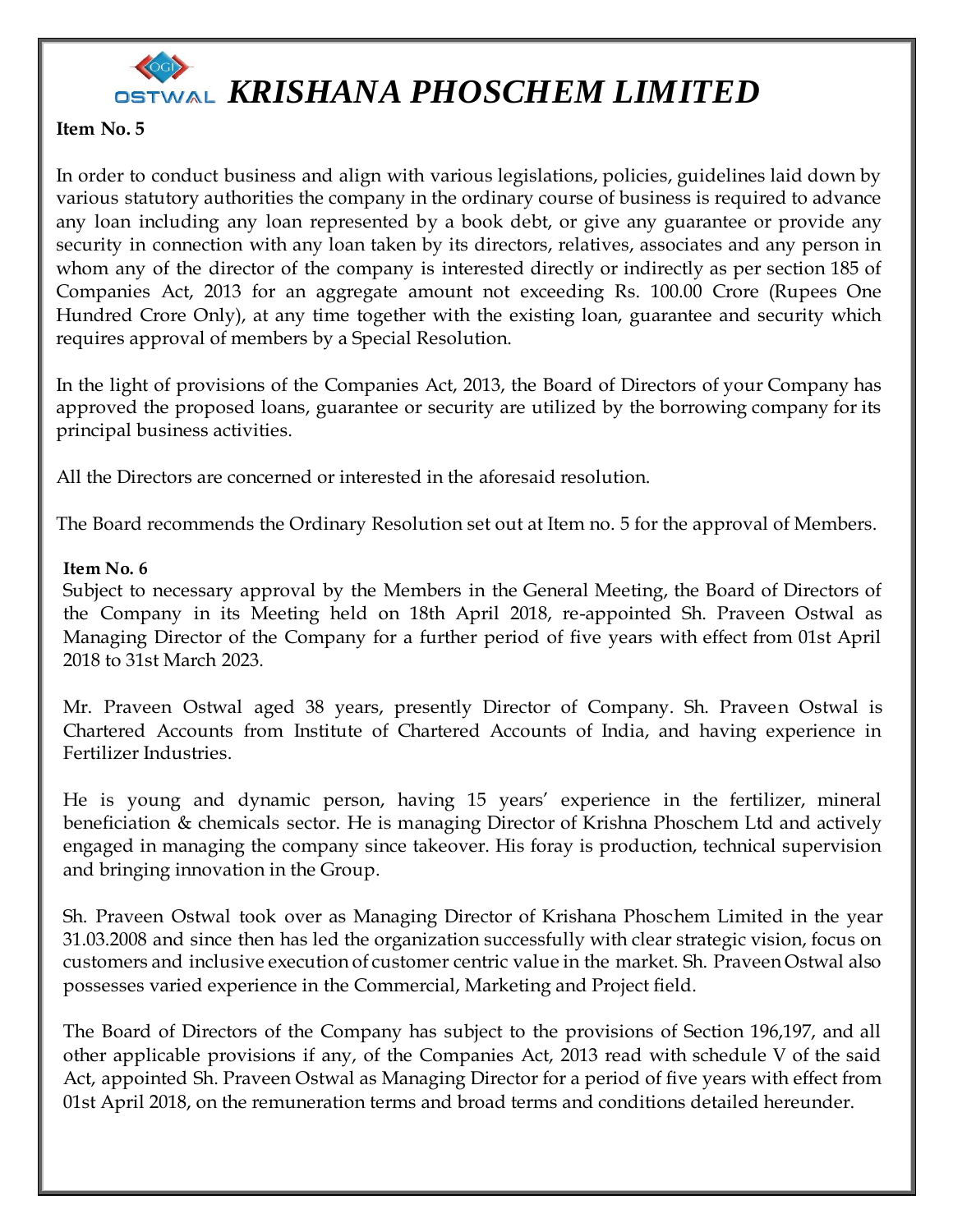Salary up to 60 Lacs per annum plus commission up to 2% of total sales of the company (annual basis). Total remuneration contemplated as above payable to Managing Director of the company shall not exceed 5% profit of the Company accordance with the section 197 of companies Act 2013 all other applicable provisions of Companies Act, 2013.

In terms of Article 92 of the Articles of Association of the Companies Act, 2013, Sh. Praveen Ostwal shall not be subject to retirement by rotation during his tenure as Managing Director.

During the term of employment of the Managing Director, if in any financial year, the Company does not earn any profits or earns inadequate profits as contemplated under the provisions of Schedule V of the Companies Act, 2013 and all other applicable provisions of Companies Act, 2013 unless otherwise approved by any Statutory Authority; the remuneration shall be paid as per the conditions and monetary ceiling prescribed in Schedule V to the Companies Act, 2013 or any reenactment thereof and all other applicable provisions of Companies Act, 2013.

A copy of the draft agreement referred to in the resolution is available for inspection by the members at the Registered Office of the Company on any working day excluding public holidays and Sundays, between 11.00 A.M. to 1.00 P.M. up to and including the date of General Meeting.

In compliance with the applicable provisions of the Companies Act, 2013, Ordinary Resolution as per the terms set out in Item No 6 of the accompanying Notice is being placed before the members in the General Meeting.

None of the Directors of the Company are, in any way, concerned or interested in the resolution.

The Directors recommend the resolution for approval of members.

 By Order of the Board Dated: 24/08/2018 For Krishana Phoschem Limited

Place: Bhilwara

 $Sd/$ - (Priyanka Bansal) Company Secretary & Compliance Officer

### **INFORMATION PURSUANT TO REGULATION 36(3) OF THE SEBI (LISTING OBLIGATIONS AND DISCLOSURES REQUIREMENTS) REGULATION, 2015**

As required under the SEBI (Listing Obligations and Disclosures Requirements) Regulation, 2015 the particulars of Directors who are proposed to be appointed/reappointed at the forthcoming Annual General Meeting are as follows: